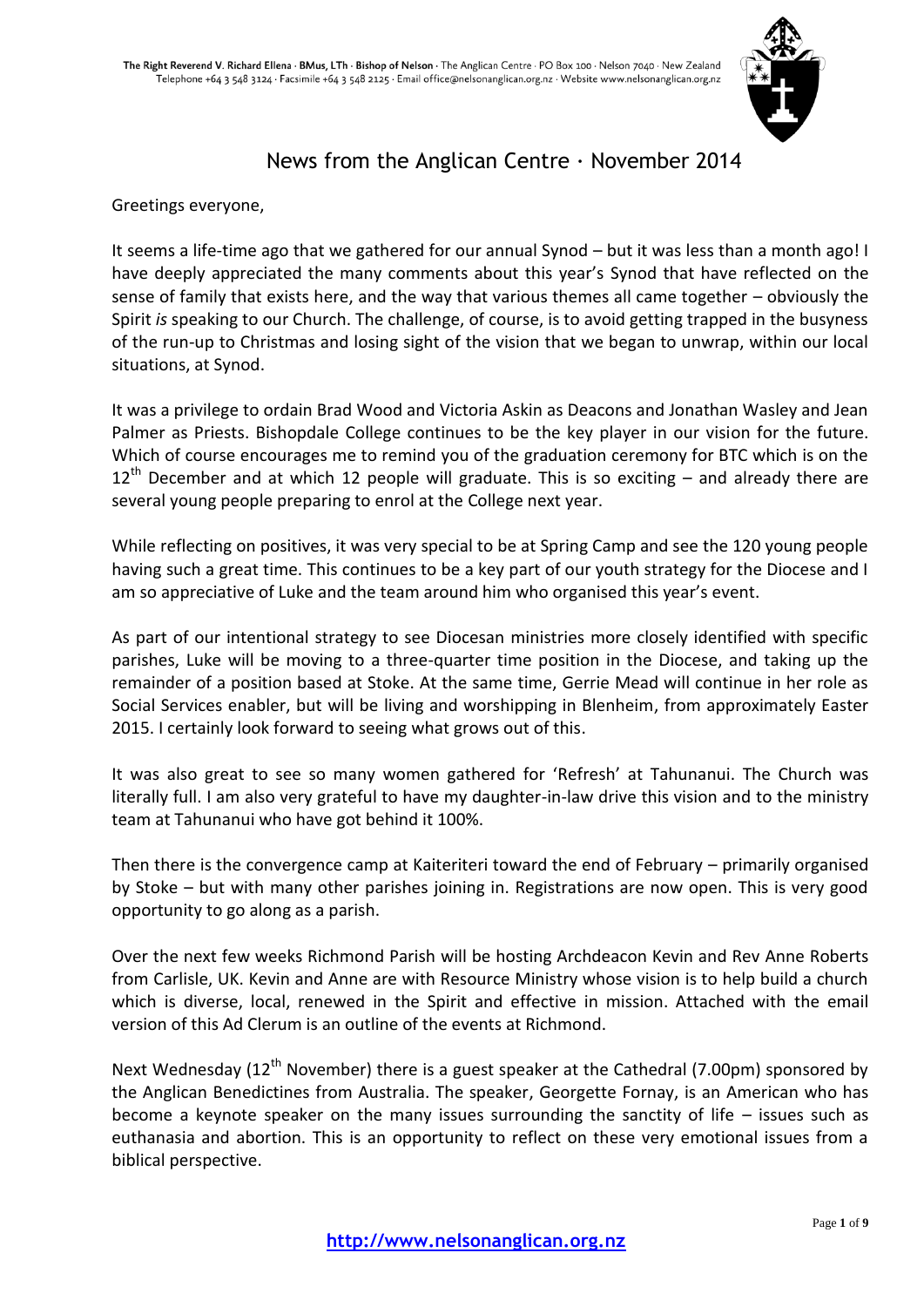Late November I will be doing a 'flying pilgrimage' around the Diocese as a means of highlighting 200 years of Christianity in Aotearoa, New Zealand. In each of the four regions we will be visiting historic sites – particularly sites that reflect on our earliest stories. We will be distributing a more detailed itinerary within the next week or so in order to encourage people to join us on this journey of discovery, although the specific dates are listed in this Ad Clerum. If you are aware of any early stories, particularly in our interaction with Maori I'd love to hear them.

Over the last two weeks I have attended worship at Spring Creek and All Saints – two very different parishes but with very positive and enthusiastic congregations. Both parishes were a celebration of genuine community. I was particularly inspired by the smiles on the faces of the older members of All Saints later congregation as they saw the numbers of young people gathered around the pool for the two baptisms that morning. This coming Sunday Hilary and I will be at Kaikoura in the morning (at a combined service at the Presbyterian Church) and Nativity in the evening. The following Sunday at Tapawera and then a week later over to Buller for the start of the pilgrimage.

Before we know it we'll be into Christmas – already the Christmas adverts have started on television, with the accompanying pressure to spend more. It still remains a missional opportunity for our churches in our communities – a missional opportunity that is most fully realised when we think creatively as to how we can take greatest advantage of the community's search for meaning in life.

Much love to you all.

+Richard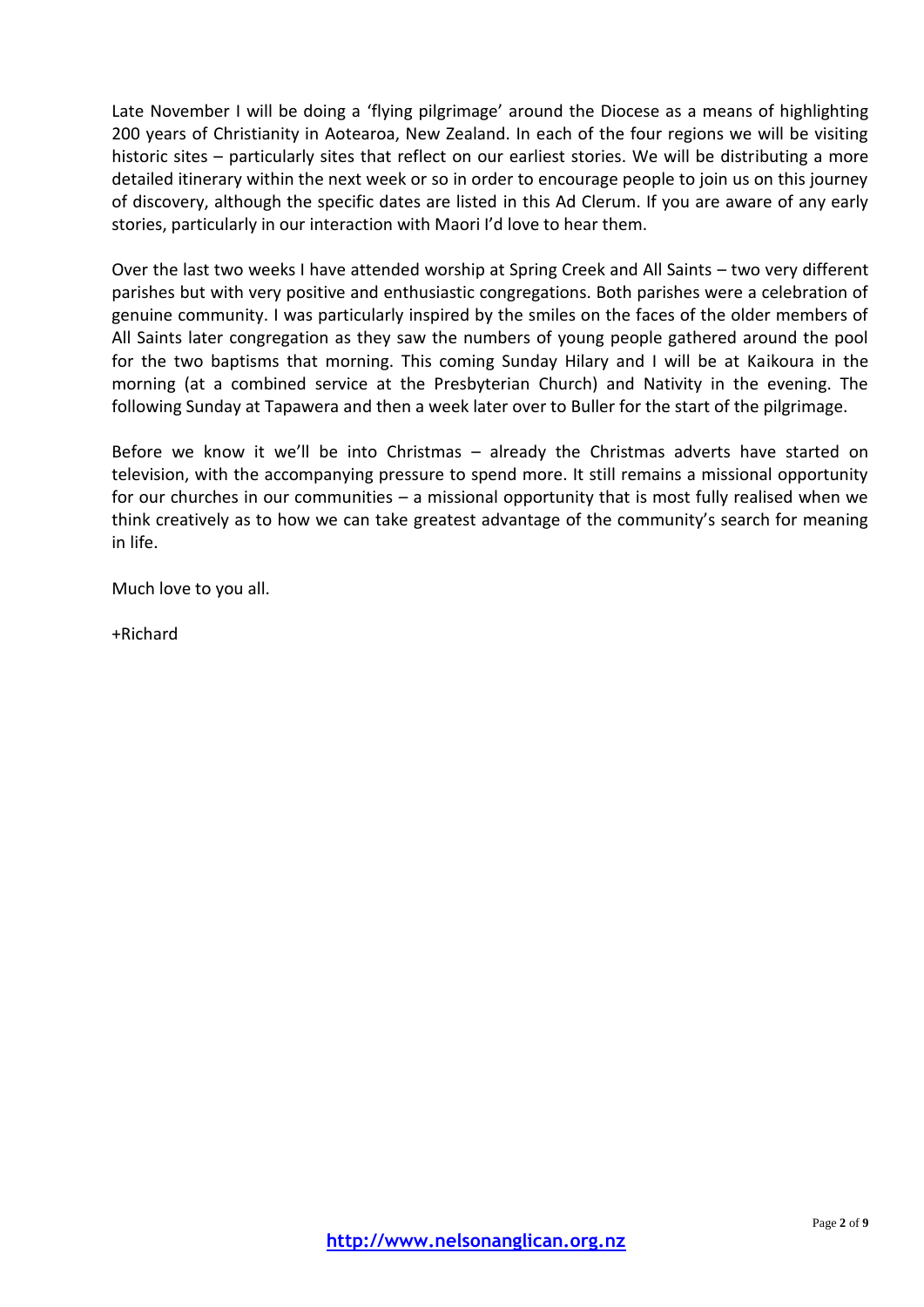## **EVENTS & NOTICES IN OUR DIOCESE & COMMUNITY**

(refer also to 'Ministry Education' for details of training events coming up)

**Sanctity of Life, Made in the Image of God** – **Wednesday, 12 November at 7.00pm**. **Nelson Cathedral**. All are welcome who are interested in a Christian perspective on this topic. International President of Anglican for Life, Georgette Forney is the guest speaker. More info in this Ad Clerum and on Anglicans for Life go to<http://anglicansforlife.org/>

## **Bicentenary Pilgrimage (within our Diocese)** –

This Bicentenary Pilgrimage takes place in our Diocese during the last week in November. As part of our celebrations of 200 years of the gospel in NZ, Bishop Richard and Hilary will visit each regional deanery during the last week of November, inviting people to join them in visiting historical sites, places of spiritual significance, hearing about people who were influenced or influential in the early years etc. There will be a service of celebration in each Regional Deanery

- $\triangleright$  Sat. 22 Nov Greymouth. (6pm service Holy Trinity)
- $\triangleright$  Sun. 23 Nov Westport. (8am & 10am St Johns)
- > Mon/Tue 24 & 25 Nov Marlborough (service 7pm Nativity)
- Wed/Thurs 26 & 27 Nov– Waimea (service St Thomas', Motueka)
- Fri/Sat 28 & 29 Nov– Nelson (service either Bishopdale Chapel or Cathedral, TBC)

More information will be in your pew news or contact your vicar or the Anglican Centre office. **All are most welcome to join the bicentenary pilgrimage!**

**BTC Graduation 2014** - Friday, 12 December at 7pm, Nelson Cathedral. All are welcome to celebrate with and acknowledge those graduating.

**Richmond Parish event** – Attached with this Ad Clerum email is information on the Resource ministry visit of Kevin & Anne Roberts. In Richmond Parish from 31 October to 15 November. Contact church office 5448844 or [church.onhill@xtra.co.nz](mailto:church.onhill@xtra.co.nz)

**Convergence 2015** – mark this date in your diary and plan on being there! Weekend of 20-22 February 2015 at Kaiteriteri. Convergence 2015 will feature a range of local speakers and artists. More information on [www.nelsonanglican.org.nz](http://www.nelsonanglican.org.nz/) or phone 547 5631, email [convergencecamp@xtra.co.nz](mailto:convergencecamp@xtra.co.nz)

**World vision presents a Night of Hope** - Have you ever wondered how child sponsorship really transforms lives? Find out at Night of Hope. Bring your family and friends to enjoy the velvety sounds of award winning gospel singer Bella Kalolo or country and pop sensation Bryce Wastney. You'll meet Tim, a Malawian man whose life was forever changed by his sponsor. Dates in the top of the South Island with artist Bryce Wastney: 1. Greymouth – Greymouth Baptist church, 76-78 High St, 7.30pm Friday 14 November 2. Blenheim – Nativity Church, 76 Alfred St, 7pm, Saturday 15 November 3. Nelson – Hope Community Church, Ranzau road, 7pm Sunday 16 November,

## **MINISTRY EDUCATION**

#### **Christmas Sermon**

As Christmas is approaching fast can I commend these 2 articles by David Pettett that outline the key points that the Rev Samuel Marsden said at Oihi Bay, 1814, based on Luke 2:10 (PDF attached). I would like to suggest that this is a good starting point for all the Christmas sermons across the Diocese as we live out the importance of those words spoken 200 years ago, "Behold I bring glad tidings of great joy: to you is born this day in the city of David a Saviour, who is the Messiah, the Lord".

## **TRAINING EVENTS**

### **EQUIP MINISTRY EDUCATION**

EQUIP is part of Diocesan ministry education and is designed at an appropriate for anyone to attend to learn about ministry skills.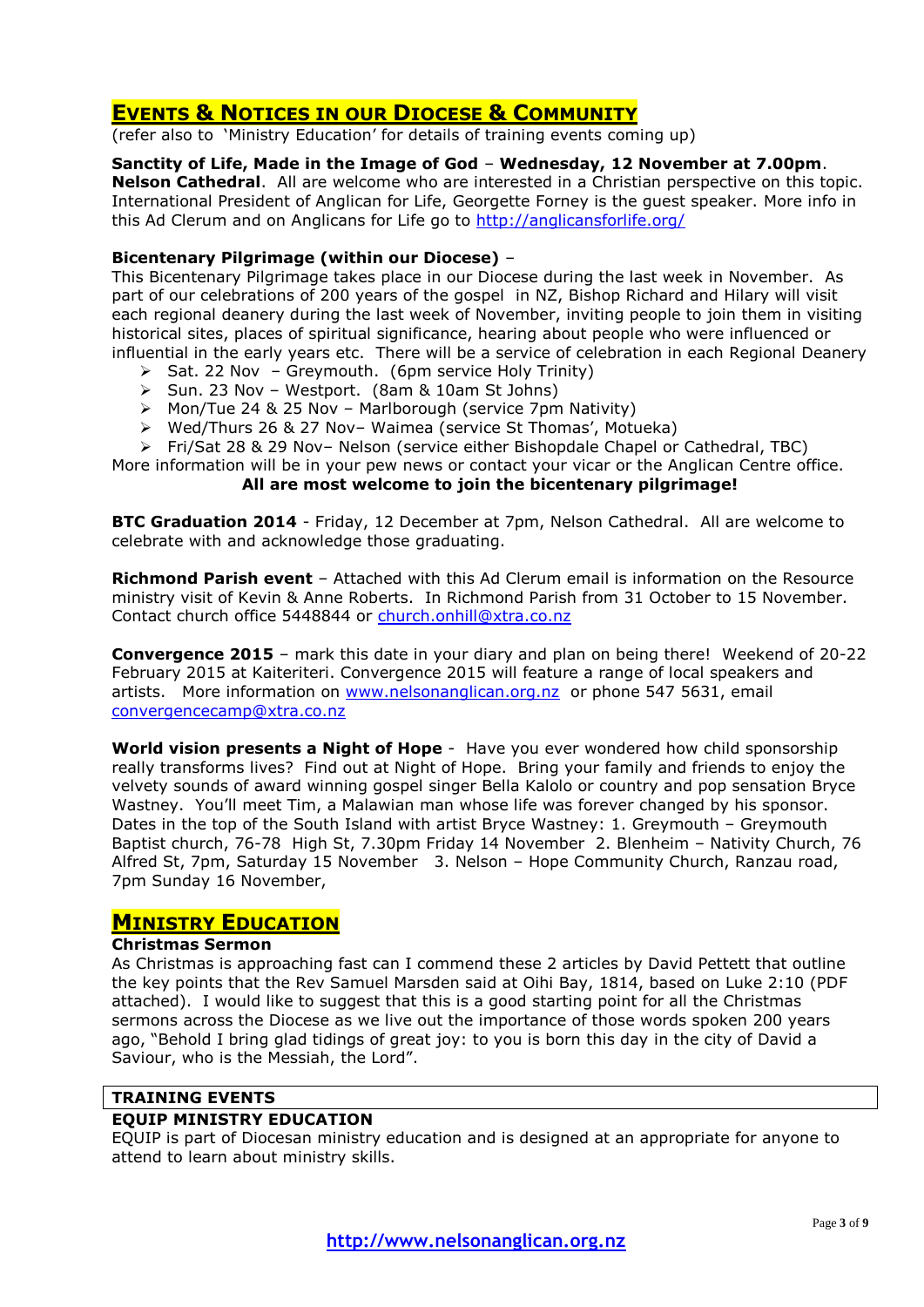Dates for 2015 will be in the Dec edition of *Ad Clerum*. The pattern has been the first Saturday of each month: Marlborough: March; June; September

Nelson: April; July; October Mawhera: May; August; November

If you know of any local/parish events that would not fit this pattern, can you please let me know.

## **POMD**

November 7 – Willowcreek GLS2014 November 20-21 – Marae visit (Te Awhina Marae, Motueka)

## **CLINICAL PASTORAL EDUCATION** (CPE)

The dates for CPE 2015 have been set. If you are interested please contact me for further details.

**Dates:** 15 Weeks (approximately Apr 15-Aug 6). **Apply by:** December 15, 2014

Public holidays will be observed as holidays during this course.

- There is a maximum of 6 places available. The cost of the course per student is \$2000.00 (a \$1,000pp subsidy is available from Ministry Education).
- Practical requirement: 15hrs/week of pastoral ministry (this is covered by normal parish work if you are involved in stipended ministry) + 5hrs reading/reflection/writing

Peer group seminars will take place at Bishopdale Theological College – two days per fortnight: 9am -3pm (followed by individual supervision as arranged).

- April 15,16,17 Wed, Thurs, and Fri
- Apr 30-May1 Thurs and Fri
- May 14-15 Thurs and Fri
- May 28-29 Thurs and Fri
- June 11-12 Thurs and Fri midcourse
- June 25-26 Thurs and Fri
- July 9-10 Thurs and Fri
- July 23-24 Thurs and Fri
- August 6-7 Thurs and Fri

This year we are fortunate to have Rev Kath Maclean (Chaplain with Capital Coast District Health Board) and Rev Ros Sims (Priest-in-Charge of Holy Trinity Anglican Church, Wainuiomata) as the CPE supervisors who will run the course together.

### **MINISTRY INTERNSHIP SCHEME**

You may notice that what was formally called the Ministry Apprenticeship Scheme (MAS) is now called the Ministry Internship Scheme (MIS) – this is for legal reasons as an "apprenticeship" has specific legal expectations which our programme is not designed to meet.

As a number of current placements will finish this year, there will be funding available for new placements in 2015 so please begin to consider this now.

If you are interested in this for 2015 now is a good time to begin a conversation with myself, your vestry and any possible intern. There may also be **new students enrolling in BTC** who are interested in a MIS placement, so please let me know if you maybe considering a ministry intern.

### **RESOURCES**

### **NEW Resources now available.**

If you know of any good small group resources please let me know so we can update our supply. **EQUIP** DVDs are also available at Holy Trinity, Greymouth and St Christopher's, Blenheim for loan. **Please let your small group leaders know about these resources**.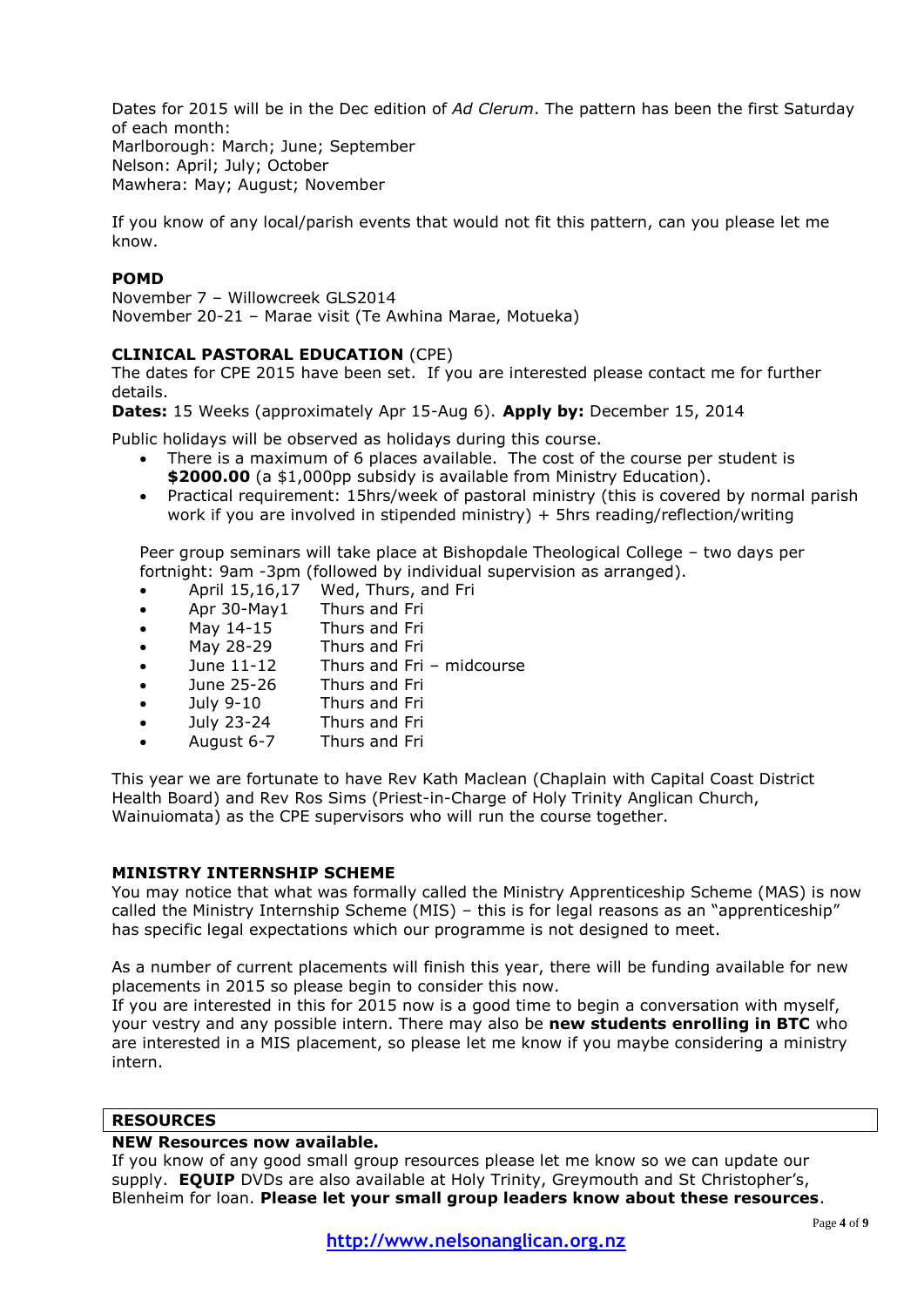| <b>NAME</b>                                                                                                                                                          | <b>TYPE</b>                              | <b>LOCATION</b>                                                                                    |
|----------------------------------------------------------------------------------------------------------------------------------------------------------------------|------------------------------------------|----------------------------------------------------------------------------------------------------|
| The Jesus Lifestyle (Alpha - Nicky<br>Gumball)                                                                                                                       | Book and DVD (discipleship)              | Anglican Centre                                                                                    |
| God at Work (Alpha)                                                                                                                                                  | Book and study guide                     | Anglican Centre                                                                                    |
| Prayer Ministry Training (Alpha)                                                                                                                                     | DVD and training manual                  | Anglican Centre                                                                                    |
| Ministry with the Vulnerable<br>(SafeHere 1 and 2)                                                                                                                   | <b>DVD</b>                               | Anglican Centre; Bishop<br>Sutton Library; Holy Trinity<br>Greymouth; St<br>Christopher's Blenheim |
| <b>Puzzling Questions</b><br>(www.puzzlingquestions.org.uk)                                                                                                          | DVD and book $-6$ week<br>course         | Anglican Centre                                                                                    |
| Too Busy not to Pray: Slowing down<br>to be with God (Bill Hybels)                                                                                                   | 4 sessions<br>DVD and study guide        | Anglican Centre                                                                                    |
| Becoming a Contagious Christian<br>(Mittelberg, Strobel, Hybels)                                                                                                     | 6 sessions<br>DVD and Participants guide | Anglican Centre                                                                                    |
| Gospel in Life: Grace changes<br>everything (Tim Keller)                                                                                                             | 8 sessions<br>DVD and Study guide        | Anglican Centre                                                                                    |
| The Faith Effect: God's love in the<br>world (World Vision)                                                                                                          | 5 Sessions<br>DVD and Participants guide | Anglican Centre                                                                                    |
| Who do you think you are: Finding<br>your true identity in Christ (Mark<br>Driscoll)                                                                                 | 9 sessions<br>DVD and Study guide        | Anglican Centre                                                                                    |
| NLT Video Bible                                                                                                                                                      | Audio and Text on DVD                    | Anglican Centre                                                                                    |
| ESV Video Bible                                                                                                                                                      | Audio and Text on DVD                    | Anglican Centre                                                                                    |
| "Can we trust the Gospels" and "The<br>Gospel of Thomas and Gospel of<br>Judas"                                                                                      | Dr Dirk Jongkind DVD                     | Anglican Centre; Bishop<br>Sutton Library; Holy Trinity<br>Greymouth; St<br>Christopher's Blenheim |
| NIV Video Bible                                                                                                                                                      | Audio and Text on DVD                    | Anglican Centre                                                                                    |
| Bonhoeffer 4 Studies                                                                                                                                                 | DVD and Study Guide                      | Anglican Centre                                                                                    |
| Te Rongopai                                                                                                                                                          | Book - essay collection                  | Anglican Centre; Bishop<br>Sutton Library; Holy Trinity<br>Greymouth; St<br>Christopher's Blenheim |
| Boundaries in Marriage                                                                                                                                               | Workbooks to go with DVD                 | Anglican Centre                                                                                    |
| The Lost World of Christianity: The<br>Thousand-year Golden Age of the<br>Church in the Middle East, Africa and<br>Asia $-$ and how it died<br>Author Philip Jenkins | CD-Audio<br><b>Book</b>                  | Anglican Centre<br><b>Bishop Sutton Library</b>                                                    |

## **Online: via BTC/ Diocesan websites "Resources" sections.**

BTC has now established a platform to make video presentations available at [www.bishopdale.ac.nz/resources.](http://www.bishopdale.ac.nz/resources) Presentations available also include:

- Dr Dirk Jongkind: "Can we trust the Gospels" and "The Gospel of Thomas and Gospel of Judas"
- EQUIP 9: Working with the Vulnerable: SafeHere Units 1 and 2.

## **Questions on Theology and Science**

**BIOLOGOS** is an organization founded by Francis Collins, of dedicated evangelicals committed to the relationship between the Christian faith and science. They have a new site for "pastor resources" which has very good resourcces for many of the difficult questions people ask. Check it out http://biologos.org/news/september-2014/new-pastor-resource-Centre.

**ISCAST** (Institute for the Study of Christianity in an Age of Science and Technology) is an Australian organisation (with many NZers and expats) dedicated to exploring the interface between science and the Christian faith. Its membership consists of scientists, theologians and professionals with standing in their own fields and a commitment to the Christian faith. Their website has many good resources that tackle many questions about science and faith. See http://www.iscast.org.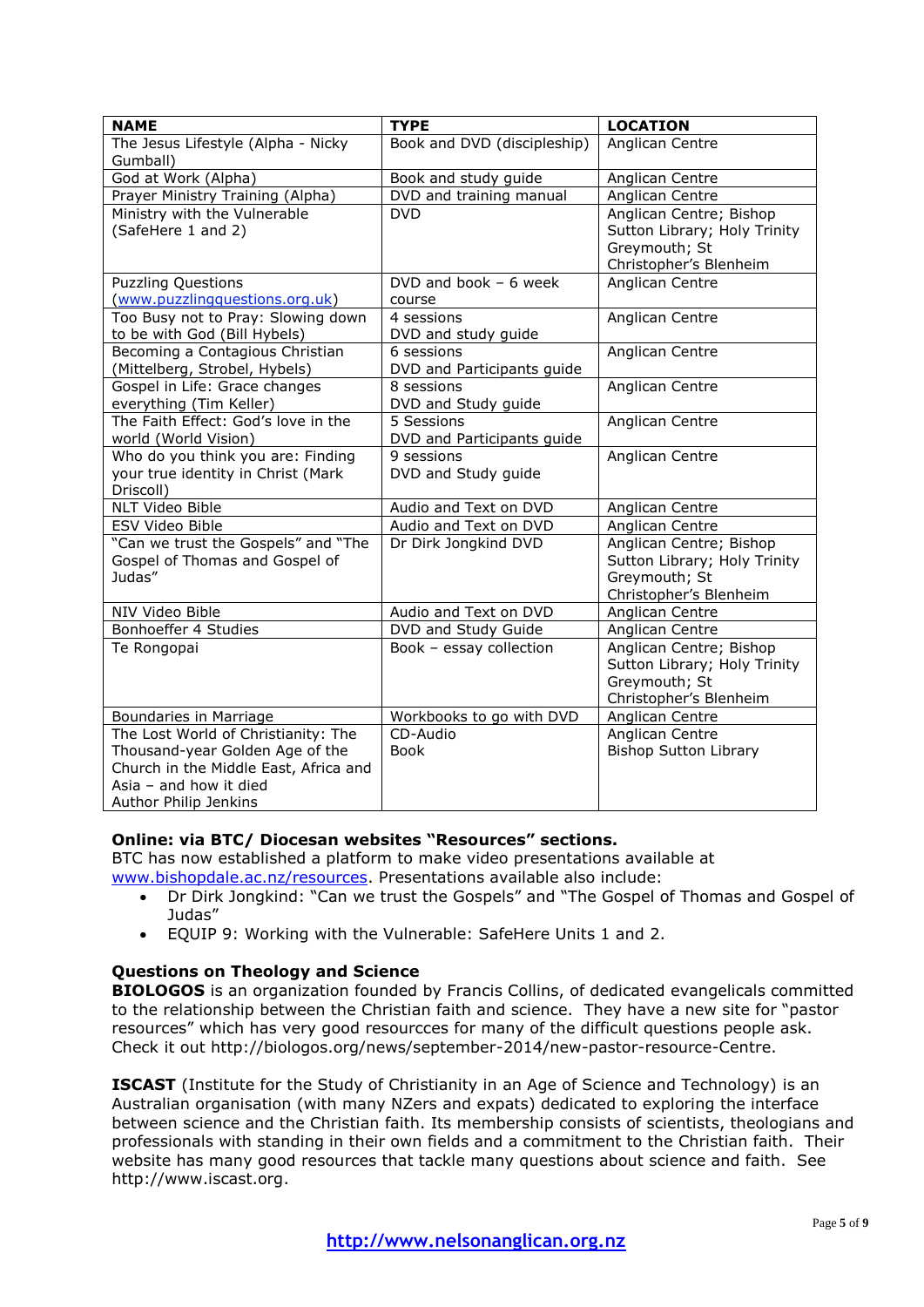## **Celebrating Christmas 1814**

As we approach the 200th anniversary of the arrival of Christianity these 2 books are important reading – both by Keith Newman.

- *Bible and Treaty: Missionaries among the Maori – a new perspective*. Auckland: Penguin, 2010.
- *Beyond Betrayal: Trouble in the promised land- restoring the mission to Maori*. Auckland: Penguin, 2013.

Also recently released is Allan Davidson, Stuart Lange, Peter Lineham ad Adrienne Puckey. *Te Rongopai 1814*. Auckland: General Synod Office, 2014.

Please don't forget that very parish now has a copy of the *Te Rongopai* DVD by Stuart Lange.

God Bless

Graham [graham.obrien@bishopdale.ac.nz](mailto:graham.obrien@bishopdale.ac.nz)

## **SOCIAL SERVICES ENABLER**

Dear folks,



I have recently attended an Anglican Care Network meeting where the annual allocation of the national grants from the Tindall Foundation was decided. Community-facing ministries initiated by parishes only take up about a third of the grants available however punch well above their weight impacting their communities and providing opportunities for churches to connect with them to care, help and to reach people for Christ. The total grant to each of the three City Missions and seven Tikanga pakeha Dioceses this year is \$19,064.00 which represents an incredibly generous total of \$209,700.00 by the Tindall Foundation. We are so grateful for the ministry in our Diocese this helps to fund – this year being 4 Waimea deanery churches combining to provide budget services, Hope House in Blenheim and Victory parish community youth outreach.

Following this meeting NZCCSS and Community Networks Aotearoa (formerly NZCOSS) hosted a 2-day conference with a number of talented, experienced keynote speakers including from VisionWest Community Trust, Auckland (a highly successful Baptist church initiative with a social housing focus - very topical now after the election) and the CEO of Ngai Tahu on the creation of social justice within their Iwi "Blue book"registering now over 52,000. The harvest is plenty but the workers are few….Matt 9:27. Blessings Gerrie Mead, Social Services Enabler.

Gerrie Mead - Social Services Enabler. [Gerrie@nelsonanglican.org.nz](mailto:Gerrie@nelsonanglican.org.nz)

## **ENABLER FOR OLDER PERSONS MINISTRY**

Have you spotted the change? Bishop Richard and I met last week and we agreed on a name change for this ministry. I have been here principally to offer advice and encouragement for the ministry with and to older people but now it is time to move into a more active stage, hence I am pleased to be known as an 'Enabler'. A lot of our parish ministries are well established and thank God for that. I am enjoying getting around and getting involved where I can and I want to be more available for this in 2015. I can only do this with your active participation.

In 2015 a number of parishes will have to re-apply to ACCT for further grants for their older persons ministries. I will be in touch with those parishes individually and will need to come to a Vestry meeting to discuss how it is working and what hopes and plans you have for the future.

Finally in my other role as Chaplain to our retired clergy I come with a request. Not all retired clergy get to see the Ad Clerum, this monthly newsletter from +Richard to the clergy of the diocese. I am told by many retired clergy that they have a desire to pray for the work of the diocese and the parishes and sometimes feel uninformed. If you have a retired clergyperson(s)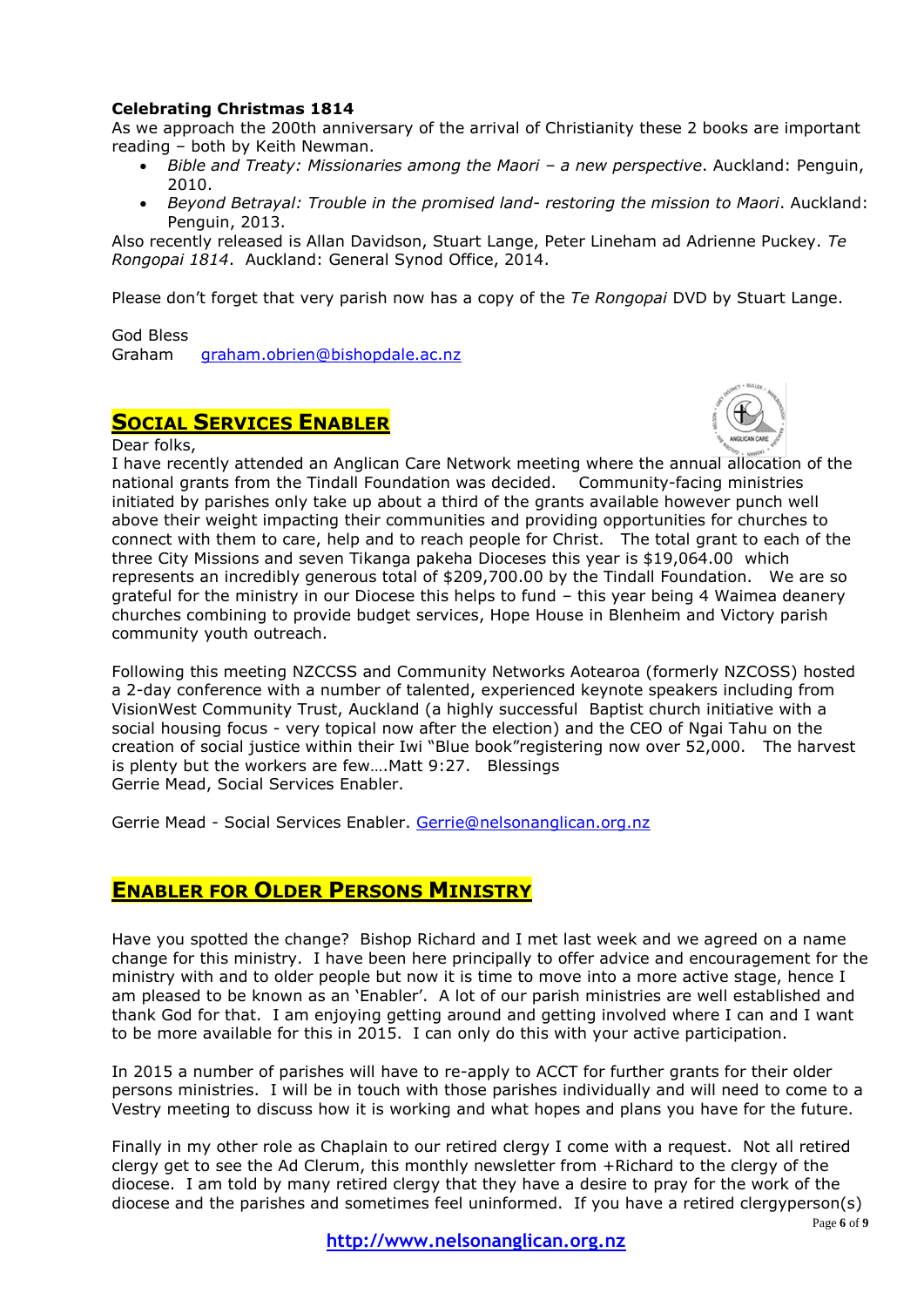in your parish please ask them if they would like to see this Ad Clerum and either forward it on (if they are computer savvy) or print out a copy for them to see. This would be a great ministry if you would do it, please. God bless you in your ministry.

God bless you all, Charles The Very Reverend Charles Tyrrell QSO

## **YOUTH COORDINATOR**



Spring camp was an amazing weekend with heaps of God stories coming through. The weather was great, Bridge Valley was rocking, God was moving and we had one amazing weekend with 140 youth, youth leaders and guests present to hear all about the riches of God's grace with special guests Dion and Tash Fasi preaching it up. There'll be a Spring camp wrap in the November/December issue of the Witness!

## **Nelson / Waimea youth event**

Some keen youth leaders in Nelson / Waimea are planning a combined end of year celebration night for any other interested local groups who are up for joining in!

**WHEN** Friday 21 November - Meet 4.30pm at Rabbit Island / Manuka field

**WHAT** Wide games, sports, swim and a shared BBQ dinner

**BRING** Swimming gear, sports stuff and \$2 for sausages

**INFO:** Contact Claudia Wood [claudiajanewood@gmail.com](mailto:claudiajanewood@gmail.com) for more info or to RSVP

Our new website is up and running, check it out [www.nelsonanglican.org.nz/youth](http://www.nelsonanglican.org.nz/youth)

LUKE SHAW: OFFICE +64 035483124 MOBILE +64 0212772186 Email: youth @nelsonanglican.org.nz

## **BISHOP SUTTON LIBRARY**

The Bishop Sutton Library has purchased a copy of:

*George Augustus Selwyn (1809-1878): Theological Formation, Life and Work* Au: Robert William Keith Wilson. Ashgate Publishing. England. 2014

According to the flyleaf, "George Augustus Selwyn (1809-1878) focuses on Selwyn's theological formation, which places him in the context of the world of traditional high churchmanship, rather than the Oxford Movement narrowly conceived. It argues that his distinctiveness lay in the way in which he was able to transplant his vision of Anglicanism to the colonial context…The study places Selwyn alongside other like-minded high churchmen who shaped the framework for the transformation of Anglicanism from State Church to worldwide communion in the nineteenth century".

Also, is it possible to put out a request to clergy for a book lost from The Bishop Sutton Library in 2010:

*Bishop John Selwyn: A Memoir* Au: F D How. London, Isbister. 1899

It may be that someone remembers borrowing it, or that someone has a copy of this book that they would be willing to donate to The Bishop Sutton Library.

Elizabeth Dooley - Librarian Tel. (03) 548 8785 | Email : [library@bishopdale.ac.nz](mailto:library@bishopdale.ac.nz)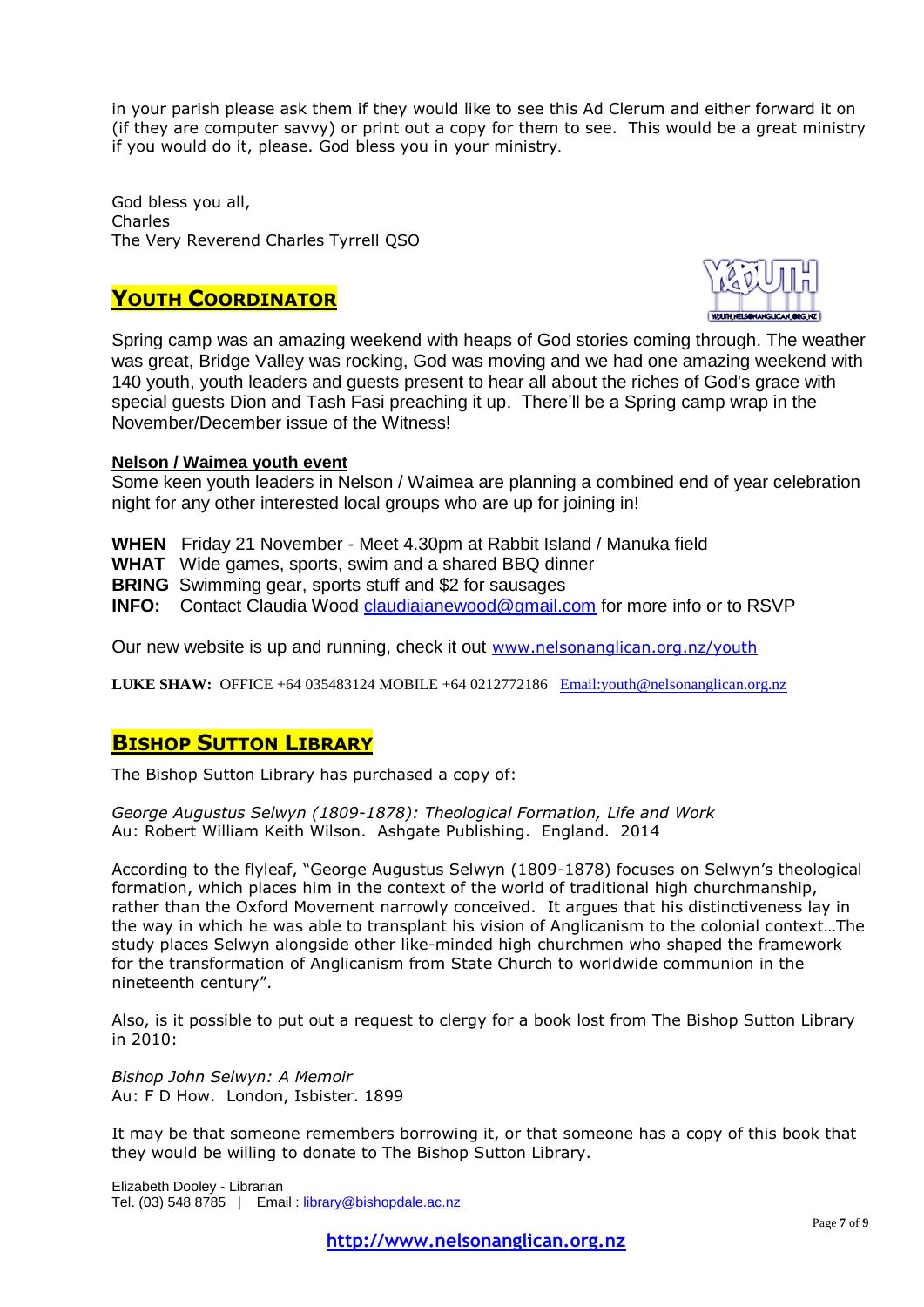## **GENERAL NOTICES**

**Anglican Diary for 2015** – The diary is a one page per day with lectionary readings and collects from the NZPB, year planners for 2015 and 2016 plus information on the Bicentenary events. Cost: \$15.50 per copy plus GST. Email your order to [david@genesis.net.nz](mailto:david@genesis.net.nz) or Ph 09 8153813.

**CWS appeals for help to stop Ebola** – Christian World Service has launched an appeal to support church and community efforts to stop the spread of the deadly Ebola virus. Donations can be made: on line and by direct deposit at<http://cws.org.nz/donate>

### **The Marsden Cross Trust Board's new website [www.rangihouaheritage.co.nz](http://www.rangihouaheritage.co.nz/)**

It includes striking images, history and background and information about the two bicentennial events at Oihi on 21 and 25 December this year.

## **VACANCIES OUTSIDE OF OUR DIOCESE**

#### Waiapu Diocese

St John's Parish, Otumoetai, Tauranga – Vicar

The Parish of St John's seeks a vicar to offer leadership alongside the existing lay ministries and to encourage the development of new ministries.

This position will be a two-thirds time position and will be negotiated by way of a covenant to ensure that this includes the provision of worship every Sunday in the month, and the mid-week Communion.

For further information and a copy of the Parish Profile please contact the Bishop's PA. Expressions of interest, including a CV and three references should be addressed to The Bishop's PA, P O Box 227, Napier 4140 or emailed to [belinda@waiapu.com.](mailto:belinda@waiapu.com) Applications close at 5.00pm on Friday 21st November, 2014

Gisborne Hospital

 Ecumenical (Bi Cultural) Hospital Chaplain – full-time, sole charge Hospital Chaplaincy. Position is being offered on the basis of a 2-year term initially. Closing date 19 November 2014. Information pack and job application available from National Manager of Interchurch Council for Hospital Chaplaincy Email: [admin@ichc.org.nz](mailto:admin@ichc.org.nz) Ph: 04 801 8008

### Defence Force

 Navy, Army and Air Force are recruiting full-time and part-time Chaplains. Requirements: ordained, licensed, commissioned or equivalent and in good standing with your denomination. For more information or to express and interest send a one page CV to [chaplains@nzdf.mil.nz](mailto:chaplains@nzdf.mil.nz)

### Aukcland Diocese

 Children & Families Facilitator – full-time however for the right applicant we would consider a range of employment options. Are you passionate about making a difference in the lives of children and their families?

Do you have a vision for helping build strong and healthy church communities? Children and their families are a key priority of the Anglican Diocese of Auckland. This leadership role will involve journeying alongside over 50 churches as they seek to build God's kingdom in their congregations and communities. If you also have experience in leading children & families ministries in a church context and inspiring & training volunteers we would love to talk with you.

Please contact Karen Spoelstra for job description and application form, [KarenS@auckanglican.org.nz](mailto:KarenS@auckanglican.org.nz) or 09 302-7261. Applications close Friday 28 November.